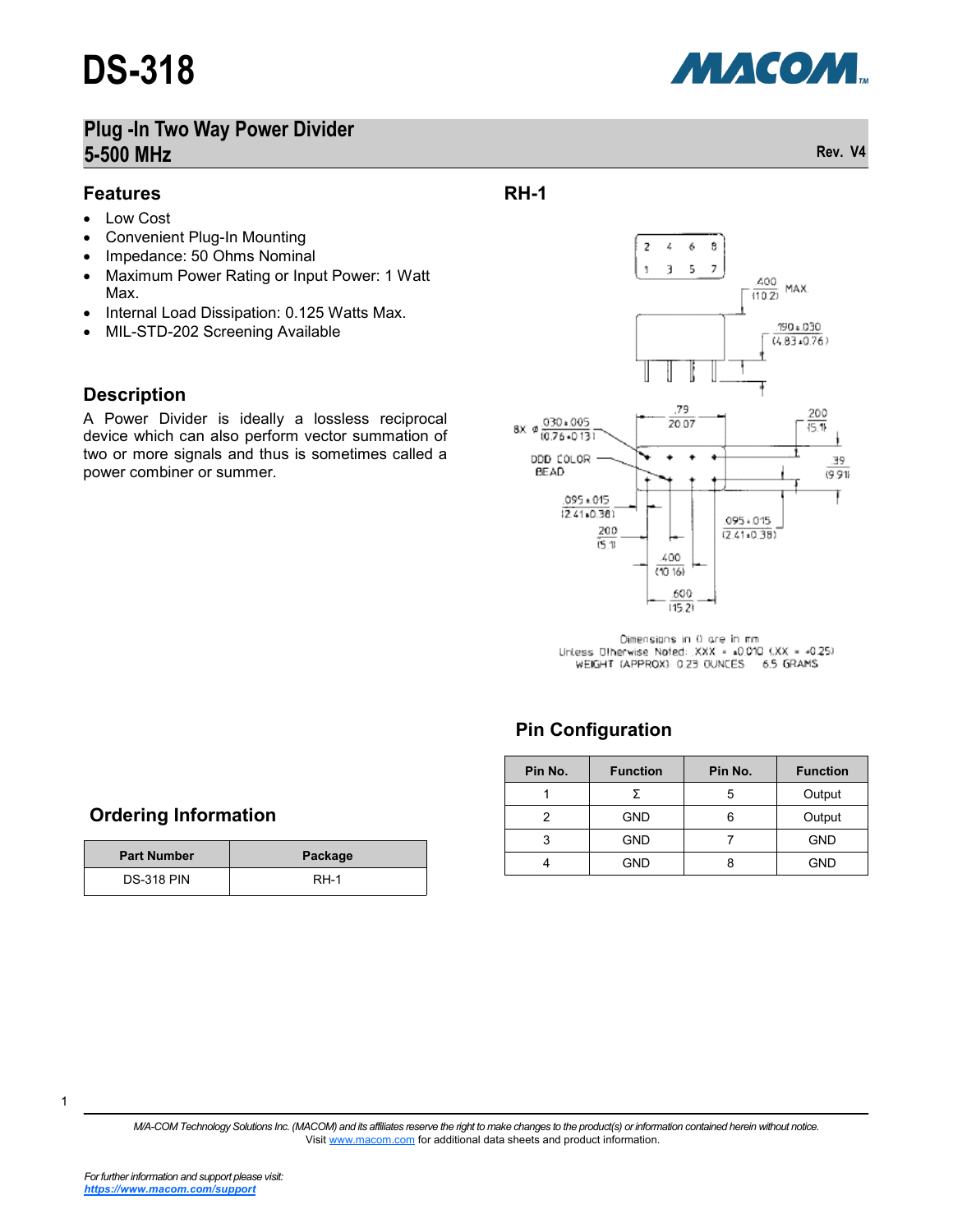

# **Plug -In Two Way Power Divider 5-500 MHz Rev. V4**

## **Electrical Specifications<sup>1</sup> : T<sup>A</sup> = -55°C to +85°C**

| <b>Parameter</b>      | <b>Test Conditions</b> | <b>Frequency</b>            | <b>Units</b> | <b>Min</b> | Typ | <b>Max</b>    |
|-----------------------|------------------------|-----------------------------|--------------|------------|-----|---------------|
| <b>Insertion Loss</b> | Less Coupling          | 10 - 200 MHz<br>5 - 500 MHz | dB<br>dB     |            |     | 0.5<br>1.0    |
| Isolation             |                        | 5 - 500 MHz                 | dB           | 18         |     |               |
| Amplitude Balance     |                        | 5 - 500 MHz                 | dB           |            |     | 0.2           |
| Phase Balance         |                        | 5 - 500 MHz                 | $\circ$      |            |     | $\mathcal{P}$ |
| <b>VSWR</b>           | All Ports              | 5 - 500 MHz                 | Ratio        |            |     | 1.5:1         |

1. All specifications apply with 50 ohm source and load impedance.

This product contains elements protected by United States Patent Number 3,428,920.

2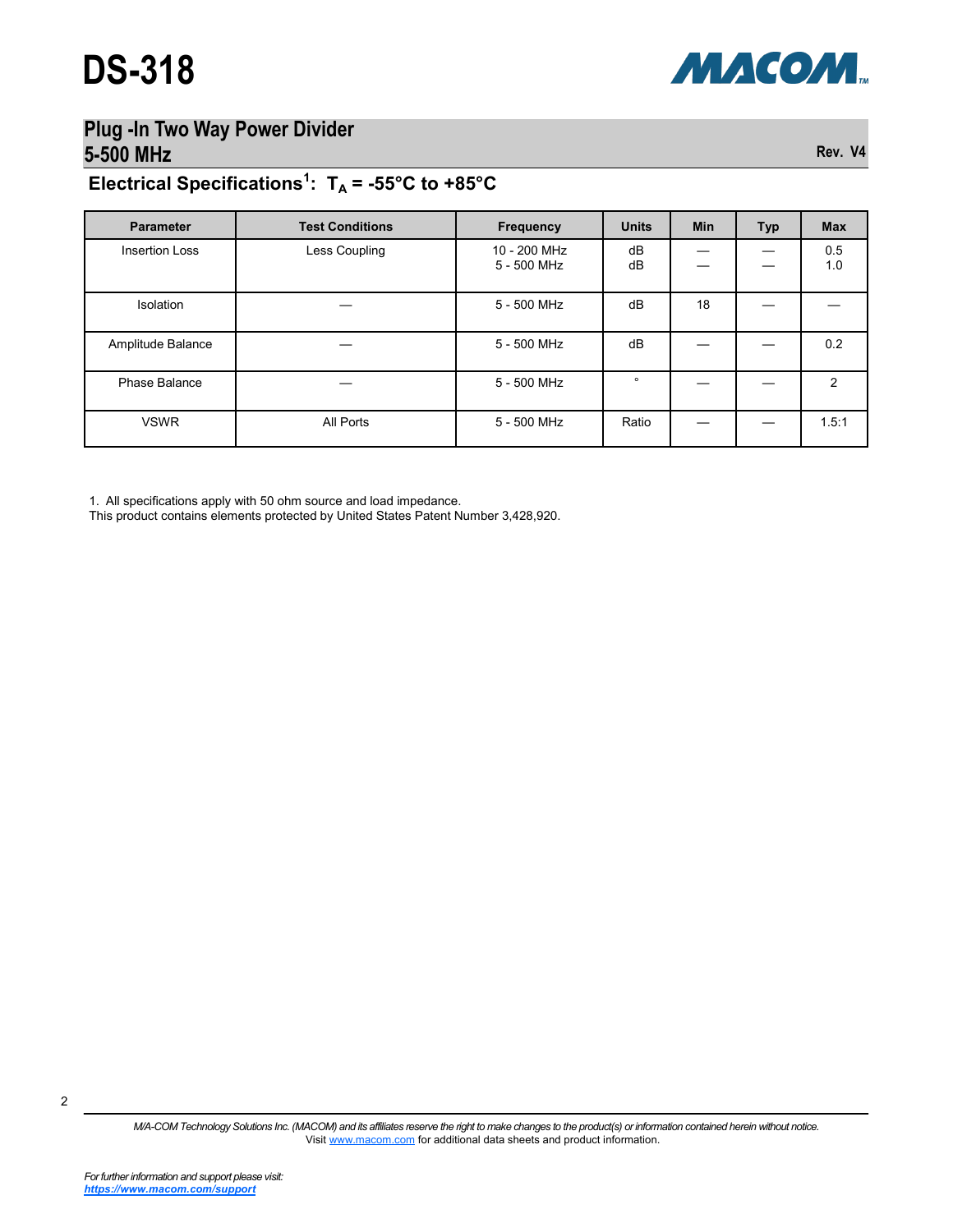# **DS-318**



# **Plug -In Two Way Power Divider 5-500 MHz Rev. V4**

## **Typical Performance Curves**

### *Isolation Insertion Loss*







Isolation







*M/A-COM Technology Solutions Inc. (MACOM) and its affiliates reserve the right to make changes to the product(s) or information contained herein without notice.*  Visit [www.macom.com](http://www.macom.com/) for additional data sheets and product information.